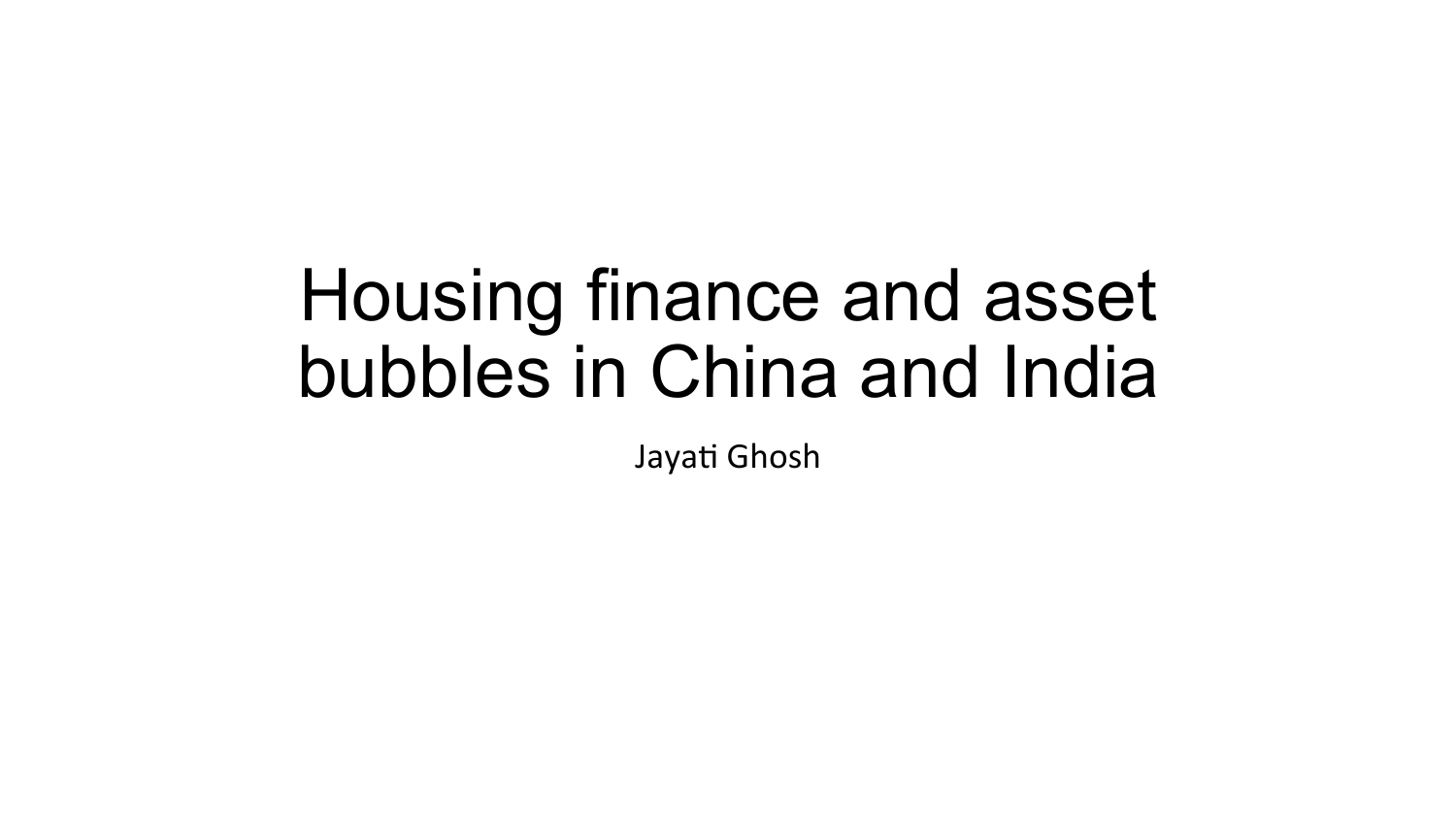Share of World GDP at constant 2005 prices

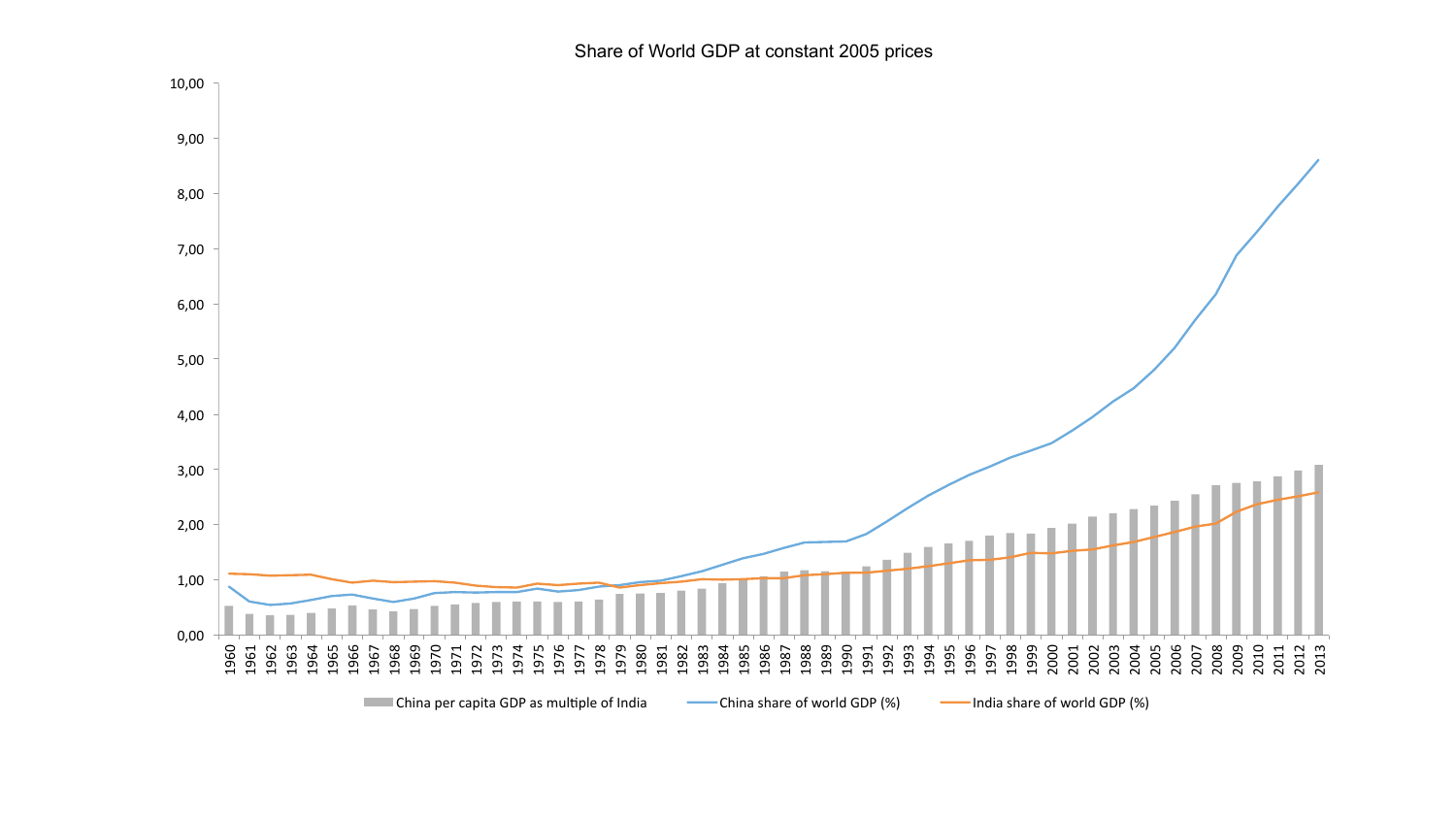

China GDP at market and PPP exchange rates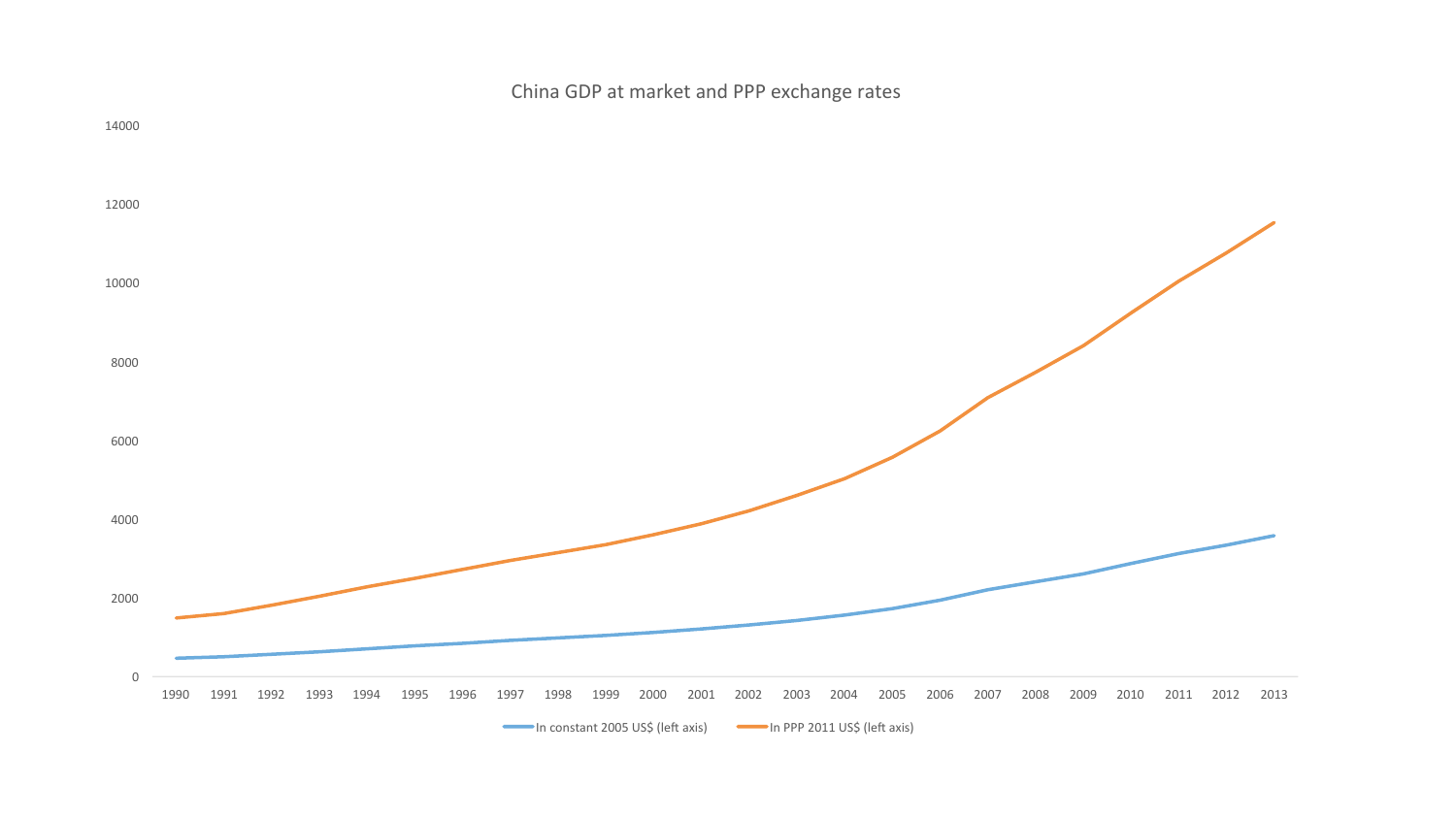India GDP at market and PPP exchange rates

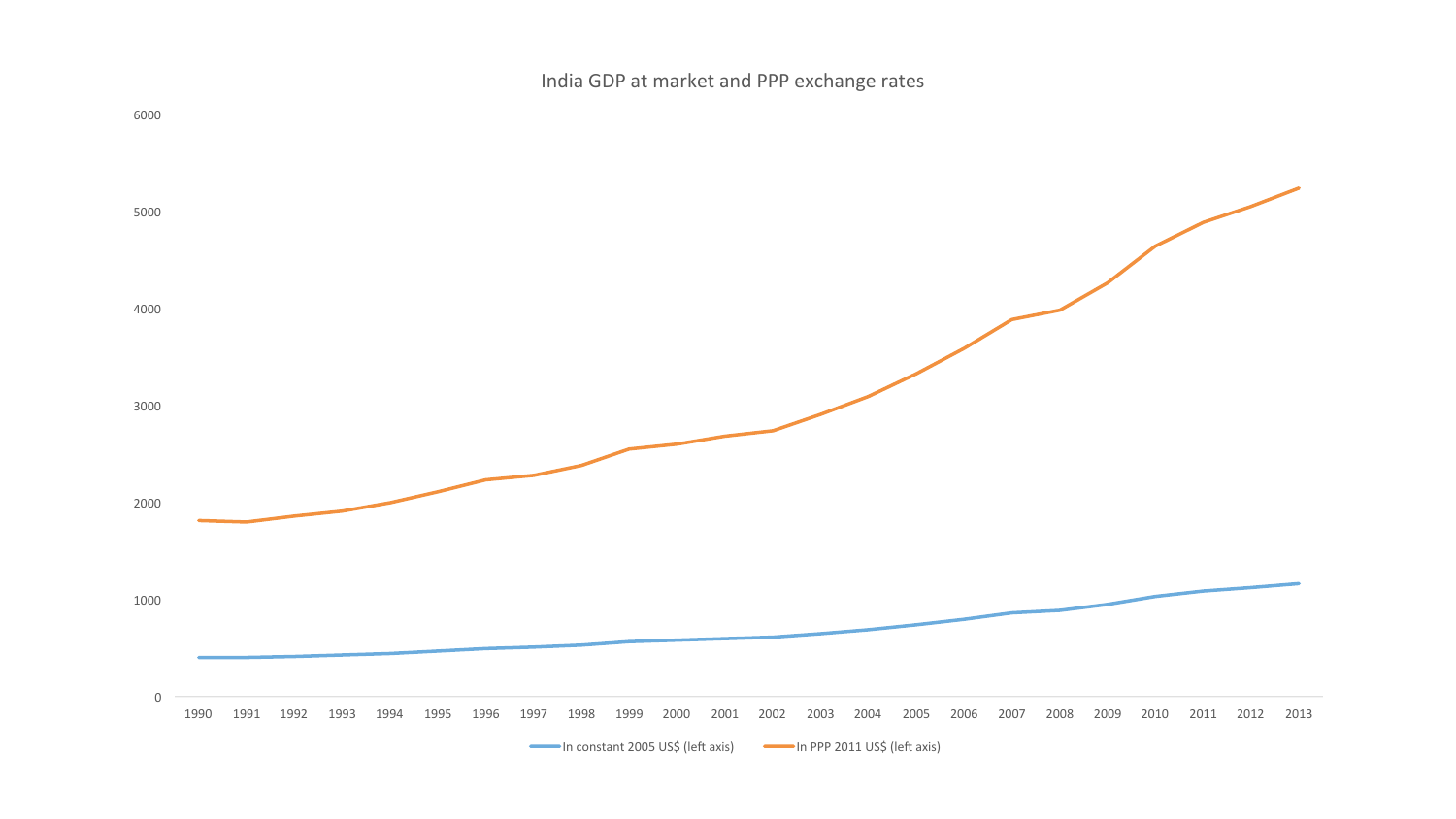## **Debt ratios in China (% of GDP)**

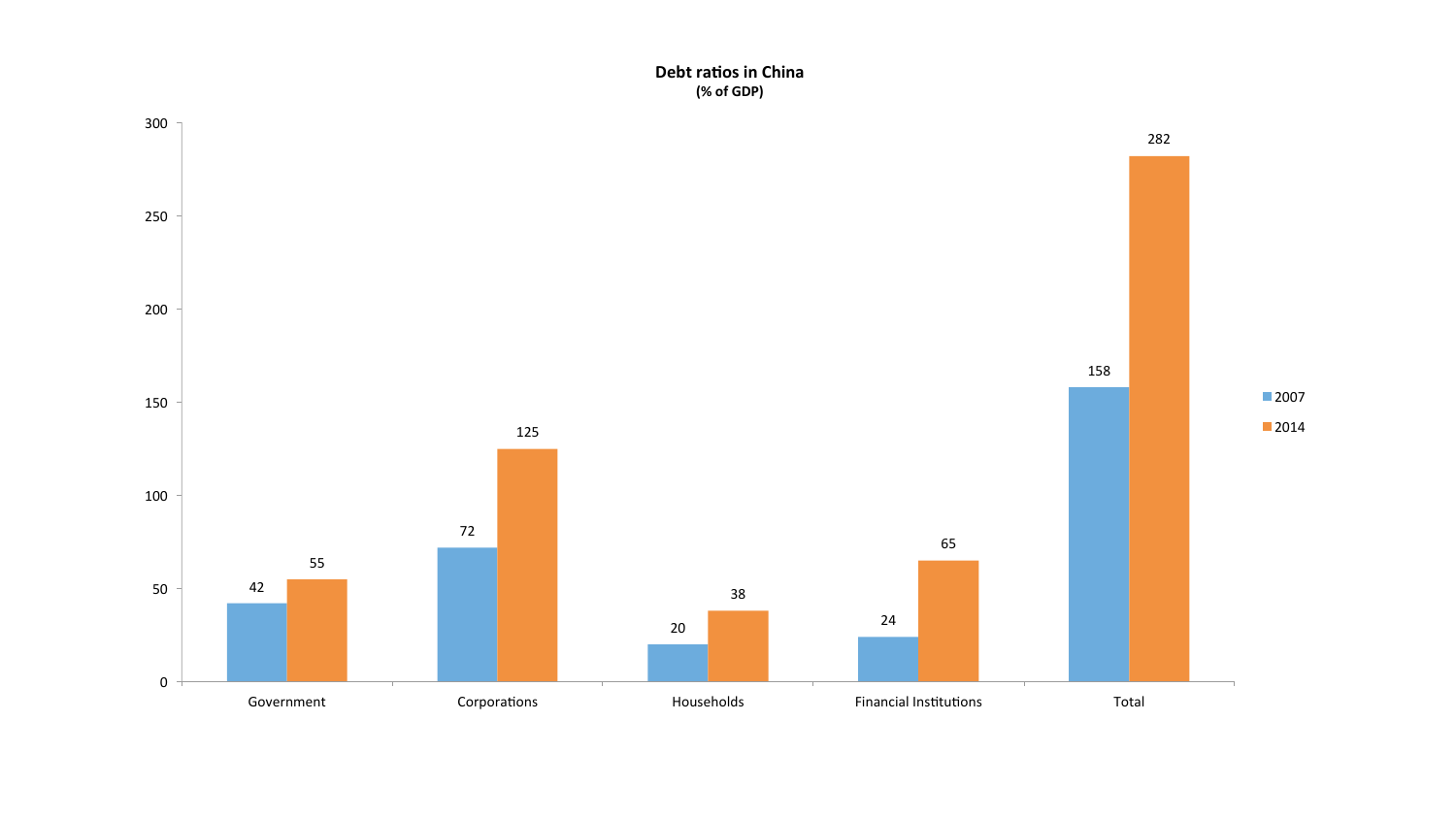## **Debt ratios in India (% of GDP)**

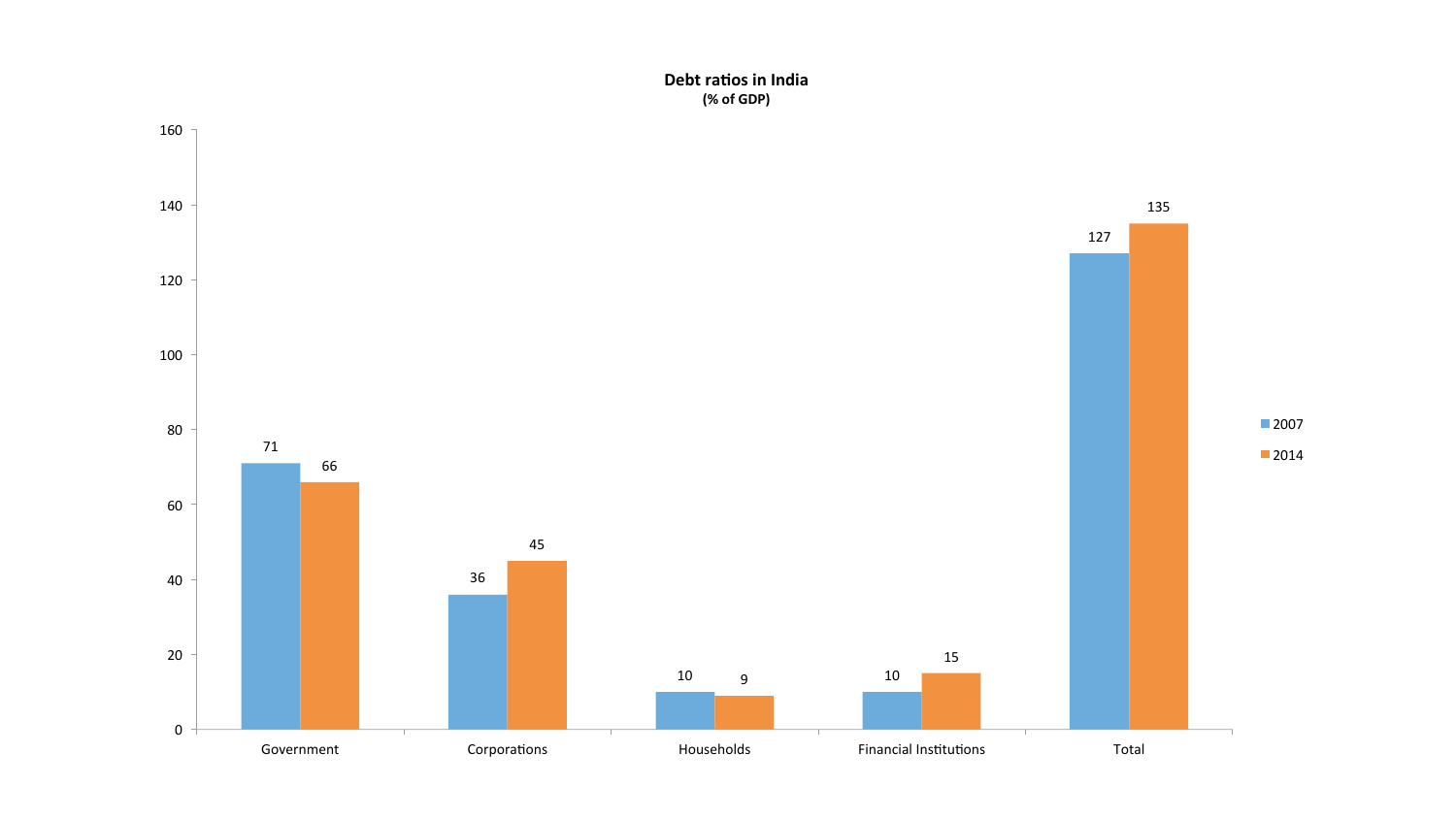**Net issues of external corporate debt (\$ bn)** 

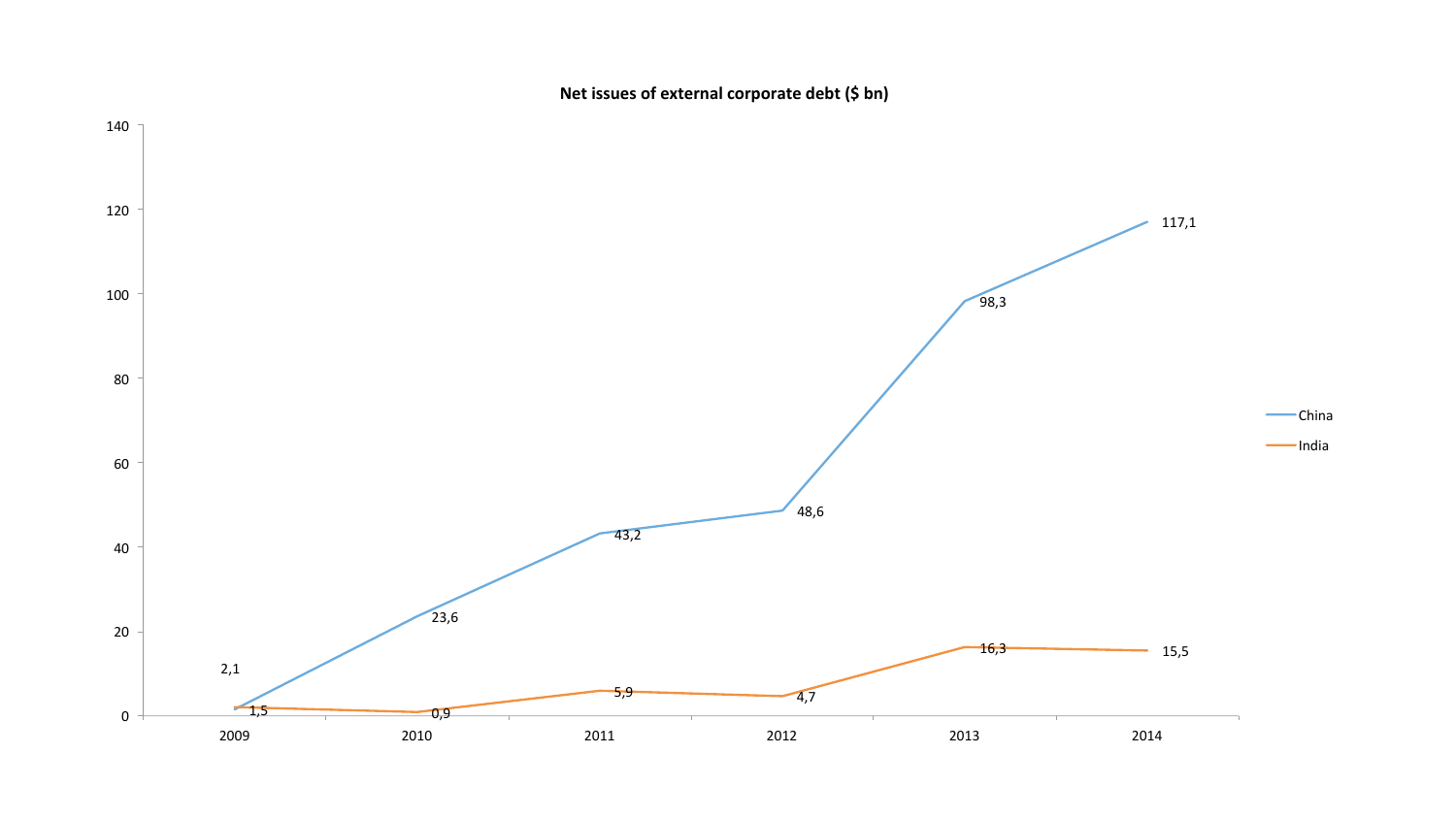## Lending to real estate in China **(RMB trillion)**



**Percent of bank loans (right axis)**